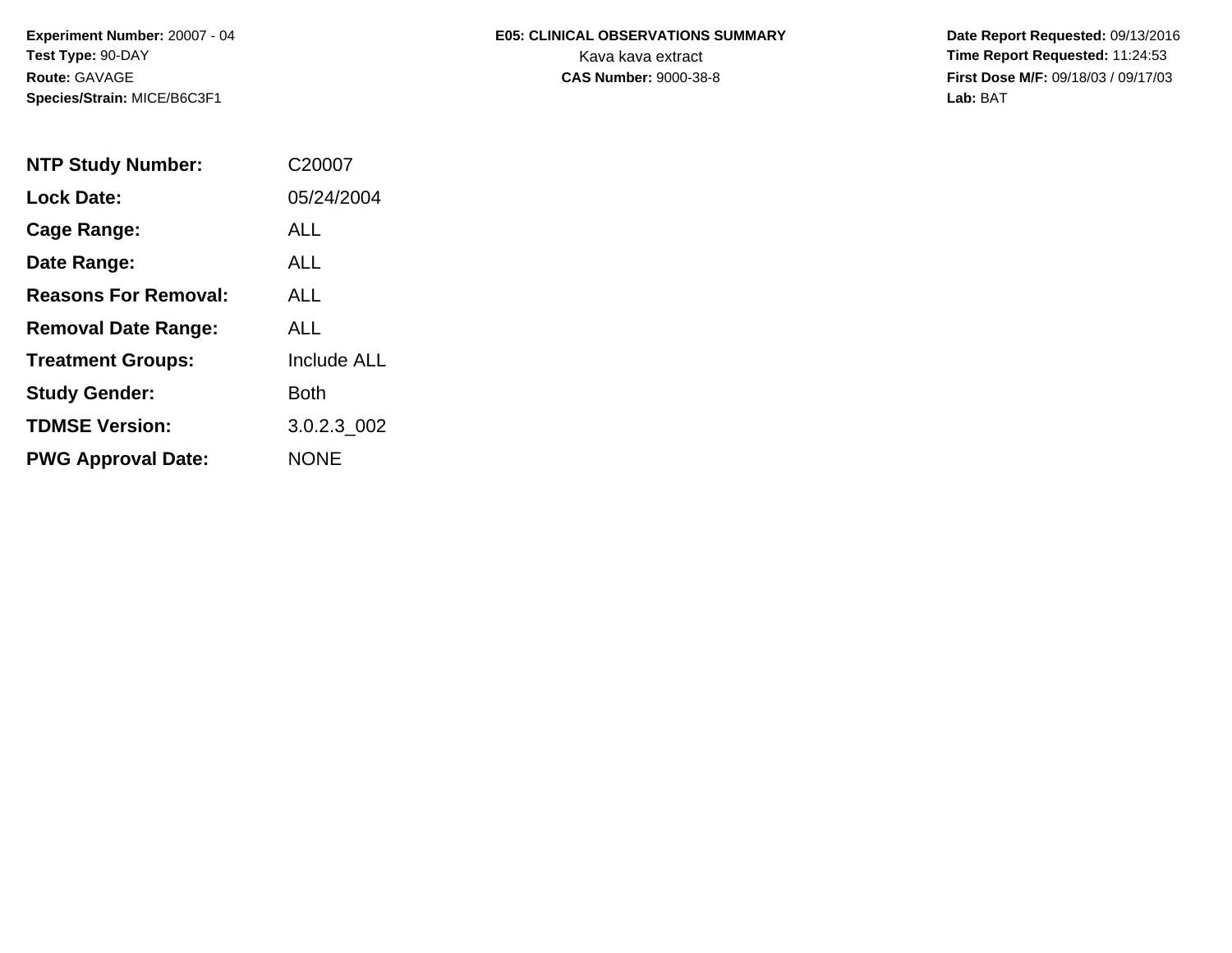### **E05: CLINICAL OBSERVATIONS SUMMARY**

 **Date Report Requested:** 09/13/2016 Kava kava extract **Time Report Requested:** 11:24:53<br>**CAS Number:** 9000-38-8 **Time Report Requested:** 11:24:53 **First Dose M/F:** 09/18/03 / 09/17/03<br>**Lab:** BAT **Lab:** BAT

| <b>SEX: MALE</b>   | <b>WEEK: 14</b> |        |                |              |                |              |                |              |
|--------------------|-----------------|--------|----------------|--------------|----------------|--------------|----------------|--------------|
|                    | 0 G/KG          |        | 0.125 G/KG     |              | 0.25 G/KG      |              | 0.5 G/KG       |              |
| <b>OBSERVATION</b> | <b>CURRENT*</b> | TOTAL+ | <b>CURRENT</b> | <b>TOTAL</b> | <b>CURRENT</b> | <b>TOTAL</b> | <b>CURRENT</b> | <b>TOTAL</b> |
| <b>Ataxia</b>      | 0/0             | 0/10   | 0/0            | 0/10         | 0/0            | 0/10         | 0/0            | 0/10         |
| Lethargic          | 0/0             | 0/10   | 0/0            | 0/10         | 0/0            | 0/10         | 0/0            | 0/10         |

\* ANIMALS WITH OBSERVATION IN CURRENT PERIOD / TOTAL ANIMALS OBSERVED IN CURRENT PERIOD (WITHIN 7 DAYS OF RUN DATE)

+ ROW 1 = CUMULATIVE NO. OF ANIMALS WITH OBSERVATION / TOTAL ANIMALS STARTED ON STUDY ROW 2 = DAY OF ONSET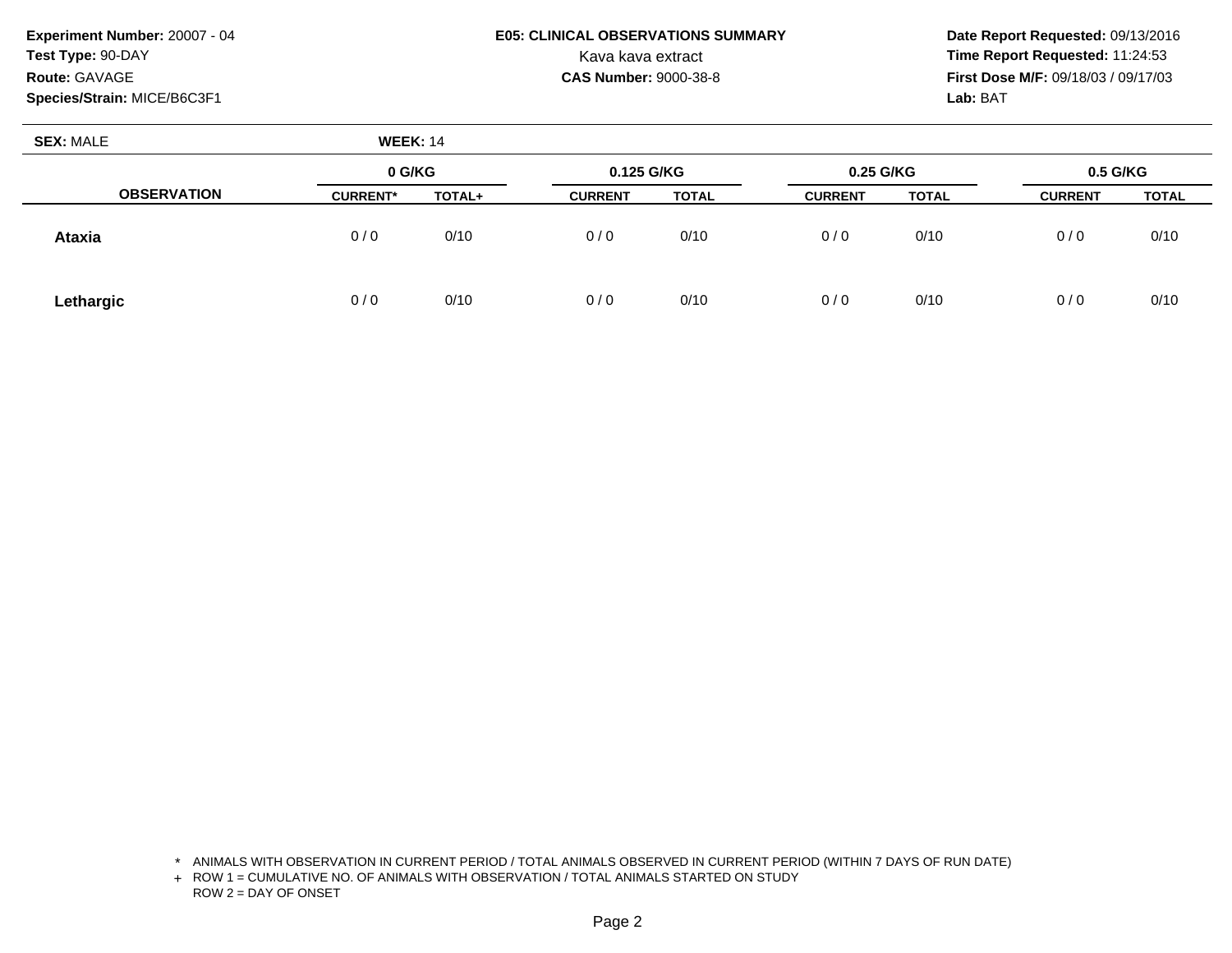### **E05: CLINICAL OBSERVATIONS SUMMARY**

 **Date Report Requested:** 09/13/2016 Kava kava extract **Time Report Requested:** 11:24:53<br>**CAS Number:** 9000-38-8 **Time Report Requested:** 11:24:53 **First Dose M/F:** 09/18/03 / 09/17/03<br>**Lab:** BAT **Lab:** BAT

| <b>SEX: MALE</b>   | <b>WEEK: 14</b> |                          |                |                           |  |
|--------------------|-----------------|--------------------------|----------------|---------------------------|--|
|                    | <b>1.0 G/KG</b> |                          | 2.0 G/KG       |                           |  |
| <b>OBSERVATION</b> | <b>CURRENT*</b> | TOTAL+                   | <b>CURRENT</b> | <b>TOTAL</b>              |  |
| <b>Ataxia</b>      | 0/0             | 5/10<br>DAY <sub>1</sub> | 0/0            | 2/10<br>DAY <sub>1</sub>  |  |
| Lethargic          | 0/0             | 7/10<br>DAY <sub>1</sub> | 0/0            | 10/10<br>DAY <sub>1</sub> |  |

\*\*\*END OF MALE DATA\*\*\*

<sup>\*</sup> ANIMALS WITH OBSERVATION IN CURRENT PERIOD / TOTAL ANIMALS OBSERVED IN CURRENT PERIOD (WITHIN 7 DAYS OF RUN DATE)

<sup>+</sup> ROW 1 = CUMULATIVE NO. OF ANIMALS WITH OBSERVATION / TOTAL ANIMALS STARTED ON STUDY ROW 2 = DAY OF ONSET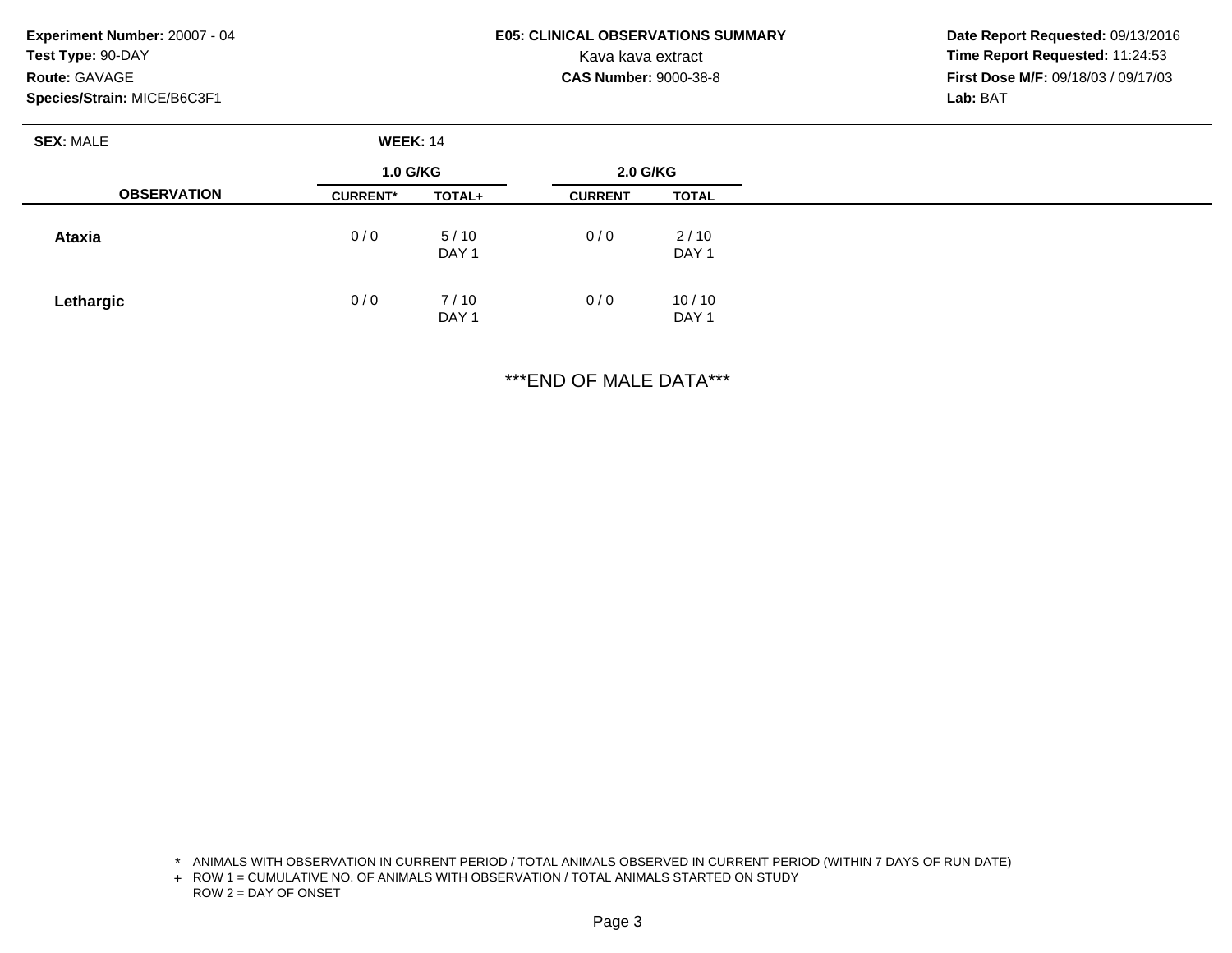### **E05: CLINICAL OBSERVATIONS SUMMARY**

 **Date Report Requested:** 09/13/2016 Kava kava extract **Time Report Requested:** 11:24:53<br>**CAS Number:** 9000-38-8 **Time Report Requested:** 11:24:53 **First Dose M/F:** 09/18/03 / 09/17/03<br>**Lab:** BAT **Lab:** BAT

| <b>SEX: FEMALE</b> | <b>WEEK: 14</b> |        |                |              |                |              |                |              |
|--------------------|-----------------|--------|----------------|--------------|----------------|--------------|----------------|--------------|
|                    | 0 G/KG          |        | 0.125 G/KG     |              | 0.25 G/KG      |              | $0.5$ G/KG     |              |
| <b>OBSERVATION</b> | <b>CURRENT*</b> | TOTAL+ | <b>CURRENT</b> | <b>TOTAL</b> | <b>CURRENT</b> | <b>TOTAL</b> | <b>CURRENT</b> | <b>TOTAL</b> |
| <b>Ataxia</b>      | 0/0             | 0/10   | 0/0            | 0/10         | 0/0            | 0/10         | 0/0            | 0/10         |
| Lethargic          | 0/0             | 0/10   | 0/0            | 0/10         | 0/0            | 0/10         | 0/0            | 0/10         |

\* ANIMALS WITH OBSERVATION IN CURRENT PERIOD / TOTAL ANIMALS OBSERVED IN CURRENT PERIOD (WITHIN 7 DAYS OF RUN DATE)

+ ROW 1 = CUMULATIVE NO. OF ANIMALS WITH OBSERVATION / TOTAL ANIMALS STARTED ON STUDY ROW 2 = DAY OF ONSET